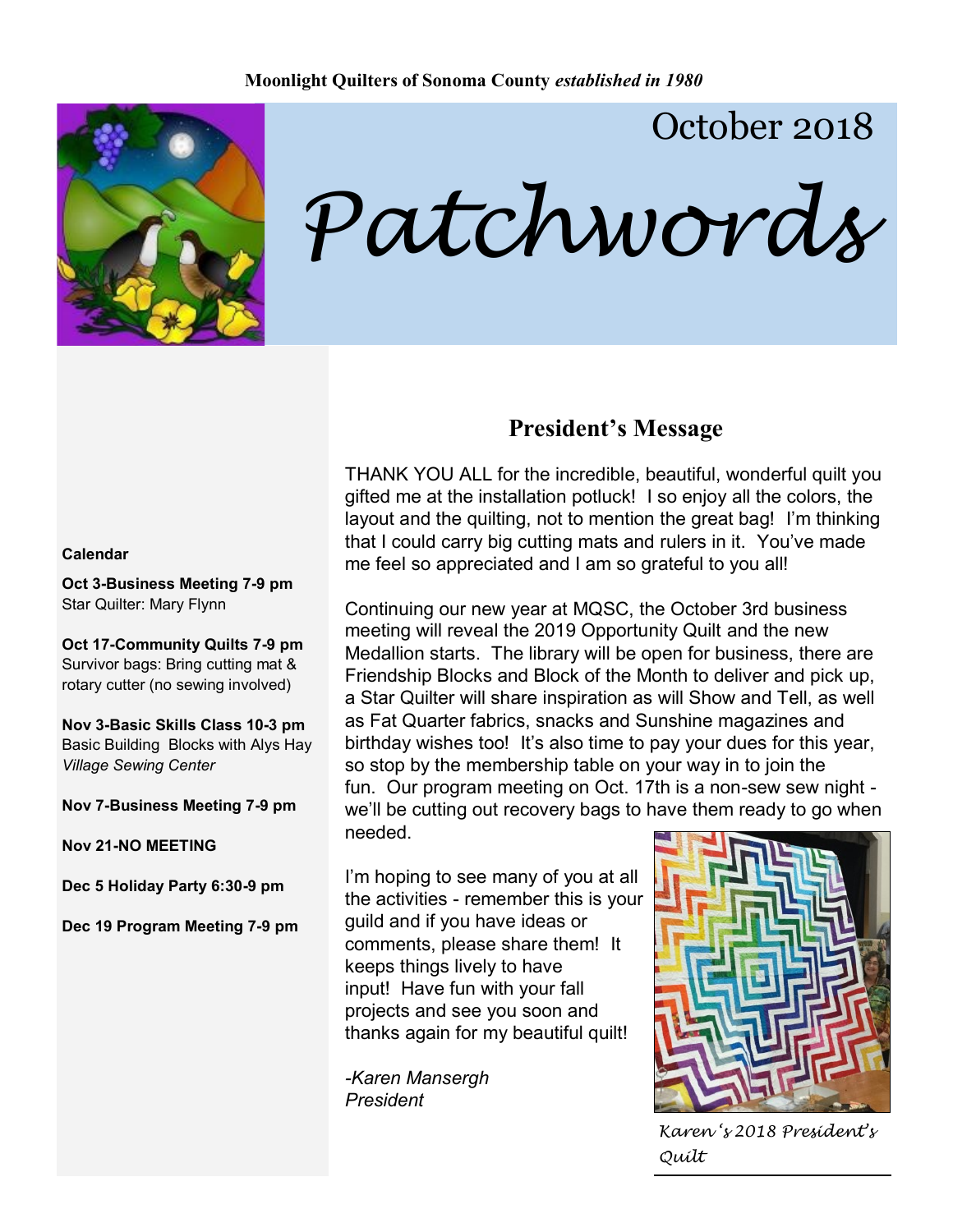## **STAR QUILTER**

I've been interested in quilts and quilting since childhood. Though my mother taught me to sew, I didn't grow up in a quilting household. I saw my first examples of patchwork at a friend's house when I was in the third grade. Her quilts were a treasure to me. I loved to trace around each patch and study each fabric—little did I know then! I visited my first quilt show in Eureka Springs, Arkansas when I was 19, quite accidentally. Smitten, I bought The Standard Book of Quilt Making and Collecting byMarguerite Ickis on the spot, knowing that I'd be a quilter when I got old (you know, like the ladies at the show).

I made my first quilt patchwork comforter using a Shoo Fly pattern from a magazine, all done up in blue and brown calico and stripes with a muslin background. It was 1979, so I guess I couldn't wait to get old to start quilting! I began, though, to hanker after another pattern in the magazine, a one-patch Square-in-Square. I bought the fabric for the background and accent right away, but I took the time to amass a collection of scraps before I ever started piecing. In total, there were 1,521 2-1/2" squares, traced from a cardboard square (not square) in pencil and cut apart on the lines. Dedication.

From some sketchy beginnings, I eventually began to quilt in earnest. I took loads of classes, learned as much as I could, and developed my skills as I went along. I've made plenty of ugly quilts, I've made some beauties. Each one was an education and an opportunity to hone my skills. I've given most of my quilts away, so It's pretty easy to bring an edited collection to share with you all. Thanks for inviting me to be your Star Quilter this month.

*-Mary E. Flynn*

### **CAT & DOG CUDDLES**

Janske delivered a stack of cuddles to the Forgotten Felines of Sonoma County shelter for the kitties there. The shelter workers reported that they were running low on cuddles because many of their kitties had been adopted. What good news!

We will be collecting cuddles again at the business meeting in October and will have a fresh stack of fabrics cut for you to use. We will be thanking our donors of 5 or more cuddles at the October business meeting as well.

Thank you for your continued support to help the homeless cats and dogs.



i,

ľ

### **PROGRAMS**

The class in September is the only workshop being held for the fall of 2018.

In October, we are doing a Sewical but we will not be sewing we will all be pre-cutting the Survivor bags that can then be taken home and sewn together. Just bring your cutting mats, rulers, and rotary cutters and we can create guide a few kits for this project.

In November, we will not be meeting the night before Thanksgiving.

Our next Workshop is in February on Saturday the 23rd, taught by Lujean Seagal, who will be teaching a workshop on borders called "Beyond Boring Borders".

*-Cyndi Cunningham*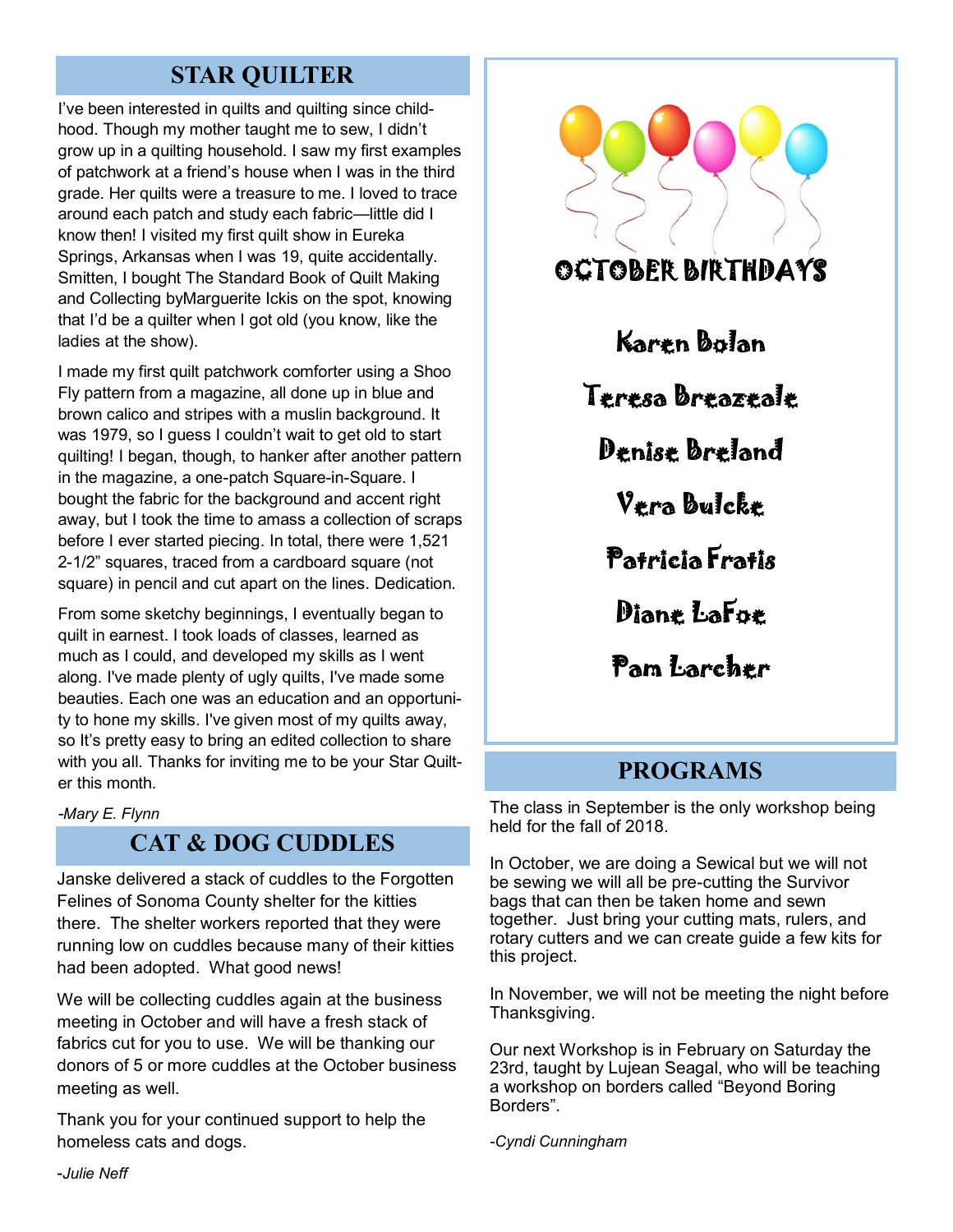## **MQSC EMAIL BLAST**

Hello Everyone, I am the new email blaster for our MQSC email blasts. I have a **new email address: [MQSCemailblast@gmail.com](mailto:MQSCemailblast@gmail.com)**

My parameters for email blasts are:

1. Please forward your email blasts to the email address shown above by midnight of the night before the day that you want your blast to go out. 2. Include MQSC email blast in your subject when you prepare your email to me.

3. I will build the email blast in the morning. As soon as I finish, I will be forwarding it. It will go out before noon. Please use this as your guide in sending out your information in a timely manner. 4. I have the capability of inserting photos. You must include your photo(s) as a .jpg image(s) to the email that you send to me. I will place them into the email blast either above or below your message. If you don't specify, I will place them under your message.

If you have any questions, please email them to me at [MQSCemailblast@gmail.com](mailto:MQSCemailblast@gmail.com) Please do not use my personal email address.

*Thank you, Joanne Thomas [MQSCemailblast@gmail.com](mailto:MQSCemailblast@gmail.com)*

## **BASIC SKILLS CLASS**

#### **"Basic Building Blocks." – November Class**

Attending Basic Skills classes for free is one of the perks of being a member of MQSC. We will have a "ballot" available at the October program meeting (Wednesday, October 3) for the members to give us input on the types of classes you would like to see this membership year.

The first Basic Skills class of the new year will be "Basic Building Blocks." The class will include multiple ways to make half square triangles, quarter square triangles, and flying geese. It will be held on Saturday, November 3, 2018, 10:00 am to 3:30 pm at Village Sewing Center. We will have a sign up sheet available at the September program meeting along with both meetings in October. Come by and sign up!

*-Patti Bassignani, Alys Hay, and Karen Lavender Basic Skills Coordinators*

### **FIRE SUPPORT COMMITTEE**

#### **Fire Support Committee Update**

We still need a new Storage Coordinator! While this position really isn't a lot of work at this point, we really do need someone to take on the role. If this is something you could help with, please contact Alys Hay at [ahayesq@aol.com](mailto:ahayesq@aol.com)

We have received a number of quilts for the fire survivors at The Orchard. Thank you to Judith Brooks, Kathy Seely, the estate of Herdis Gudmund, and Sharon McCarty. Remember that we also would like to receive donations of other handmade household items like potholders, dish towels, and napkins. If you have any items to donate, please give them Alys Hay at any of our upcoming meetings. Or feel free to contact me to arrange a pick up.

Thank you for all your support.

-Alys Hay Fire Support Coordinator [ahayesq@aol.com](mailto:ahayesq@aol.com)

### **FRIENDSHIP BLOCKS**

Hi Friends!

We are going to make a clean sweep of all the Friendship Blocks on our wall. Beginning in October we are hoping there will be some new exciting blocks for us all to make. Will you be one the members asking for some blocks? We sure hope so.

Thank you for all the many blocks you've turned in this past year. We are truly grateful.

-J*eanne and Margaret*

### *Installation Dinner 2018*

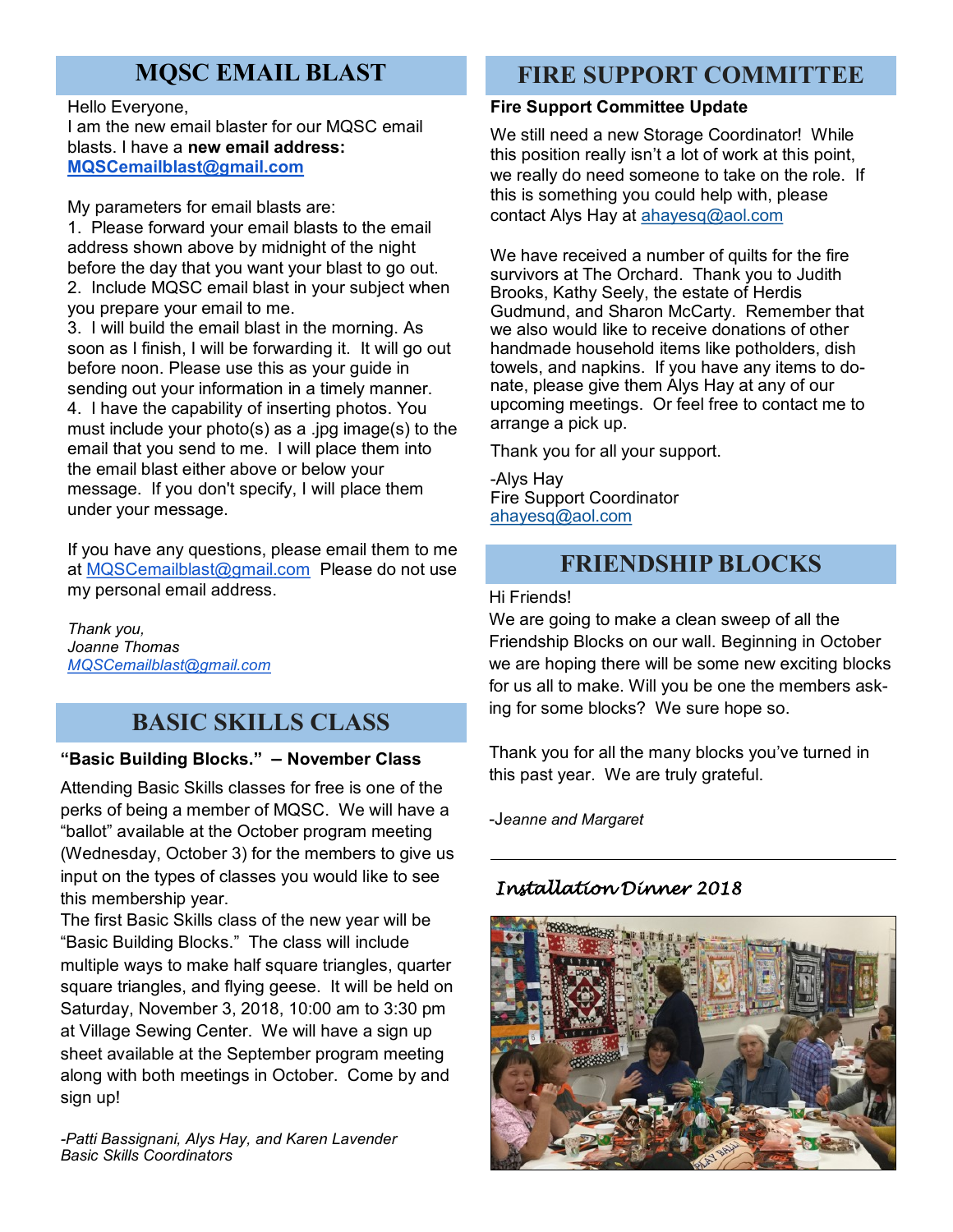### **MQSC AFFILIATES**

#### **A Designing Woman**

Jill Rixman 2855 Canal Ct Placerville, CA 95667 Original designs for applique, patterns and kits [jrixman@yahoo.com](mailto:jrixman@yahoo.com)

#### **Ann Strom Threads**

P O Box 2221 Sebastopol, CA 95473 829-1014. The full line of Aurifil & Presencia threads for sewing and quilting. [www.annstromthreads.com](http://www.annstromthreads.com)

#### **Azure Blue Textiles**

Kathy McHenry San Francisco, CA 415-577-0399 Apparel & household goods sewn from repurposed handwoven Guatemalan textiles [www.azurebluetextiles.com](http://www.azurebluetextiles.com)

#### **Bolt Fabric & Home**

Kate Barrett 219 No. Cloverdale Blvd. Cloverdale, CA 95425 707-894-2658 fabric, notions, classes, gifts and home accessories [www.boltcloverdale.com](http://www.boltcloverdale.com)

#### **By Kay Mackenzie**

Kay Mackenzie, owner books, patterns, tools, supplies, notions gifts [www.kaymackenzie.com](http://www.kaymackenzie.com)

#### **Cindy's Fabric Boutique**

Cynthia Tarwater Yuba City, CA 530-218-6286 Fabric, patterns, notions [www.cindysfabricboutique.etsy.com](http://www.cindysfabricboutique.etsy.com)

#### **D's Quilting Designs**

Dori Javier, owner 320 Graham Ct Folsom, CA 95630 916-985-2299 Sashiko patterns and tools, Asian/ oriental and blender fabrics, patterns, and notions <http://www.doriejavier.com>

#### **Freshwater Quilt Hangers**

Verne R Frost 2650 Freshwater Rd. Eureka CA By appt. or drop in; Handmade wood quilt &weaving hangers, quilt craft items, special order <https://freshwaterquilthangers.com/>

#### **Hawaiian Moon**

888-256-3276 Organic aloe cream [www.aloecream.biz](http://www.aloecream.biz/)

#### **Ladybug's Quilts**

1236 N. Main St Manteca, CA 95336 209-824-0485 Tues-Sat 10-5, Sun 11-4; closed Mon; fabric, patterns, kits , books, notions, wool. [http://](http://www.ladybugsquiltsmanteca.com) [www.ladybugsquiltsmanteca.com](http://www.ladybugsquiltsmanteca.com)

#### **Lavender Hill Quilting**

Teresa Breazeale, owner 2434 Slater St Santa Rosa, CA 95404 322-5822; Free motion quilting By appointment only [lavenderhillquilting@gmail.com](mailto:lavenderhillquilting@gmail.com)

#### **Material Girlfriends**

Lisa W. Norton 1035 Geneva St Livermore, CA 94550 925-640-2485 Patterns, kits, Yazzii bags, notions [www.materialgirlfriends.com](http://www.materialgirlfriends.com)

#### **Make It Sew Workshop**

Alice Estill Miller 4754 Old Redwood Hwy #608 Santa Rosa CA 95403 Custom & bridal tailoring, affordable alterations; 3-D body scan for making personal pattern blocks for garment making [alicethetailor@comcast.net](mailto:alicethetailor@comcast.net)

#### **Maureen Schmidt Hand Dyed Fabrics**

324 Twin Lakes Dr Santa Rosa, CA 95409 228-6007 By appointment Hand dyed cotton, raw silk and radiance; hand dyed pearl cotton and cotton gauze [mhardyschmidt@comcast.net](mailto:mhardyschmidt@comcast.net)

#### **Meissner Sewing & Vac Center Santa Rosa**

1250 Mendocino Ave. Santa Rosa, CA 95401 (707) 575-5259 M-F 10-6 Sat 9-5, Sun Closed Sewing machine, long arm, vac, notions, fabric, industrial & commercial embroidery systems Repair & service of machines, classes, workshops & events. 15% discount w/active MQSC card [https://www.meissnersewing.com/](https://www.meissnersewing.com/santa-rosa) [santa](https://www.meissnersewing.com/santa-rosa)-rosa

#### **Missing a Few Buttons**

Tammy Salvato, owner c/o Summer Cottage Antiques 153 Kentucky St Petaluma, CA 94052 578-7796 At least a hundred thousand old & new buttons! [salvatofam@aol.com](mailto:salvatofam@aol.com)

#### **Monica's Quilt & Bead Creations**

77780 Country Club Dr, #C & D Palm Desert, CA 92211 760-772-2400 Fabrics, patterns, 4000 sq. ft. of beads everywhere. [www.monicasquiltandbead.com](http://www.monicasquiltandbead.com)

#### **Parkside Sewing Machine Centre**

Jim & Marie Wyllie, owners 410 Santa Rosa Avenue Santa Rosa, CA 95404 576-1430 Local Bernina dealer since 1981, service most machines. Mon to Fri 9:30am to 5:pm; Sat 9- 12 noon; Sun closed 15% discount on notions & parts with membership card! <http://parksidesewingcentre.com>

#### **Quail's Nest Quilt Co.**

14675 Mong Way Sonora, CA 95370 209 288 2392 Fabric, notions, classes & EverSewn Sewing machines; long arm services <http://www.quailsnestquiltco.com/>

*(Continued on page 5)*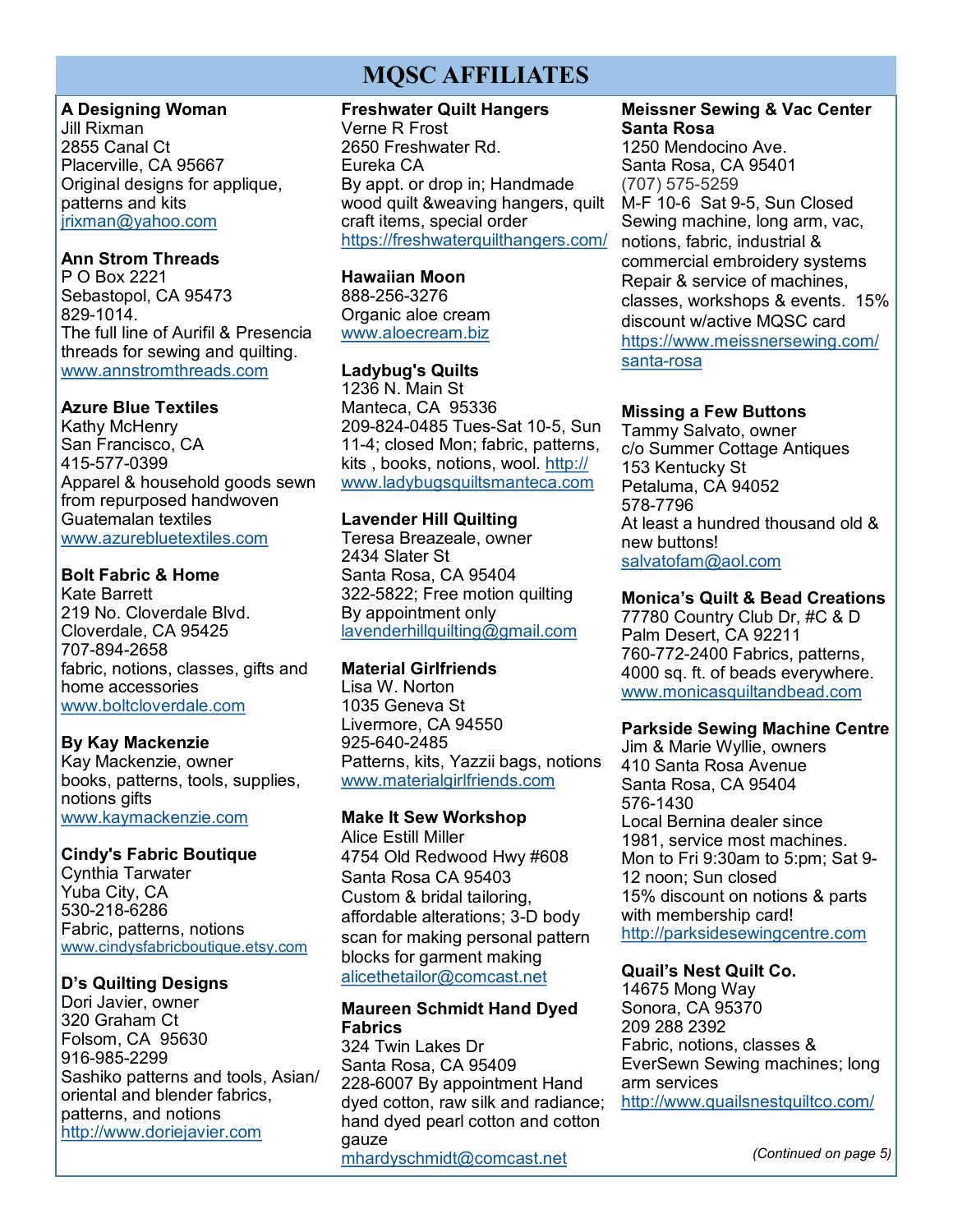### **MQSC AFFILIATES**

#### *(Continued from page 4)*

#### **Quilts By Cathy**

1436 Coughlin Ct Yuba City, CA 95993 530-671-6047 Longarm quilting, fabric, kits [quiltsbycathy@comcast.net](mailto:quiltsbycathy@comcast.net)

#### **The Rabbit Hole**

2607 Esplanade Chico, CA 95973 530-345-5015 Quilt shop, fabric, books notions [www.rabbitholequiltshop.com](http://www.rabbitholequiltshop.com/)

#### **Rainbow Resource Co**

P O Box 2221 Albion, CA 95410 707-937-0431 Unique fabrics & trims [www.rainbowresourceco.com](http://www.rainbowresourceco.com)

#### **Reets Rags To Stitches**

PO Box 578 Miranda, CA 95553 707-943-3609 Patterns, kits, hand dyed fabric, wool, linens, woven cottons <https://reetsragstostitches.com/>

#### **Sew Little Time Quilting**

337 Pt San Pedro Road San Rafael, CA 94901 415-686-6067 Machine quilting, fabrics, classes <http://www.sewlittletimequilting.com>

#### **Sew'n Wild Oaks**

858 Saturn Way Livermore, CA 94550 925-443-4302 Wooden quilt racks and ruler holders [http://sewnwildoaks.blogspot.com](http://sewnwildoaks.blogspot.com/)

#### **Sproule Studios**

April Spoule, Owner 358 Main St Fortuna, CA 95540 Textile artist/designer/longarm quilting services <https://www.sproulestudios.com>

## **Tensisters Handicrafts**

Carmen Geddes Online only Tensisters Easy Piecing Grid, quilt books, piping tool [www.tensisters.com](http://www.tensisters.com)

#### **Twice Nice Shoppe**

Dave & Marion Trebotich, owners 5127 Sundance Ct. Antioch, CA 94531 925-628-5039 Singer Featherweights & sewing machine accessories. M-F 9-5 [www.twiceniceshoppe.com](http://twiceniceshoppe.com/)

#### **Twisted Scissor Quilt Shoppe** 2125 Signa Ct Sparks NV 89434 (775) 287-0567 [https://www.facebook.com/](https://www.facebook.com/twistedscissor) [twistedscissor](https://www.facebook.com/twistedscissor)

#### **Village Sewing Center**

John Furtado, owner 1455 Santa Rosa Ave, Santa Rosa, CA 544-7529 Sewing, sergers & embroidery machines, cabinet sales, books, repairs, fabrics, thread, notions,& classes. Mon to Fri 10 to 6; Sat 10 to 5. Sunday CLOSED Discount with membership card! <http://www.villagesewing.com>

#### **Your California Fabric**

**Connection** Terry Abblett 3445 Clayton Rd Concord CA 95419 (800) 479-7906 High quality quilt fabric, scrap bags, stash builder fabrics [www.yourcaliforniafabric.com](http://www.yourcaliforniafabric.com)

### **NORTHERN CALIFORNIA EVENTS**

**Oct 5 - 30**: "Hard-Earned Uncertainty" by Sue Friedland Bay Quilts, Richmond CA [http://bay](http://bay-quilts.shoplightspeed.com/)[quilts.shoplightspeed.com/](http://bay-quilts.shoplightspeed.com/)

**Oct 6**, Great Petaluma Quilt Show, 10-4pm Petaluma, CA www.petalumaquiltquild.org

**Oct 6 - 7,** Mother Lode Quilters' Guild "Golden Threads" Quilt Show, Sat, 10:00 – 5:00 Sun10:00 -4:00, Sutter Creek, CA [http://www.mlqgsuttercreek.org/quilt](http://www.mlqgsuttercreek.org/quilt-show)-show

**Oct 6 - 7**, Ladies of the Lake Quilt Guild "Falling Leaves Quilt Show" Sat 10am-5pm Sun 10am - 4pm Lake County Fairgrounds [www.llqg.org](http://www.llqg.org)

**Nov 3 - 4**, Tokay Stitch 'n' Quilt Guild presents "Let the Stars Shine" Quilt Show featuring Sandra Mollen's quilts on Nov 3 10-4 and Nov 4 10-4 Lodi, CA<http://www.tokaystitchnquilt.com/>

**Nov 9-11,** Quilters Quest Shop Hop, contact Broadway Quilts, 938-7312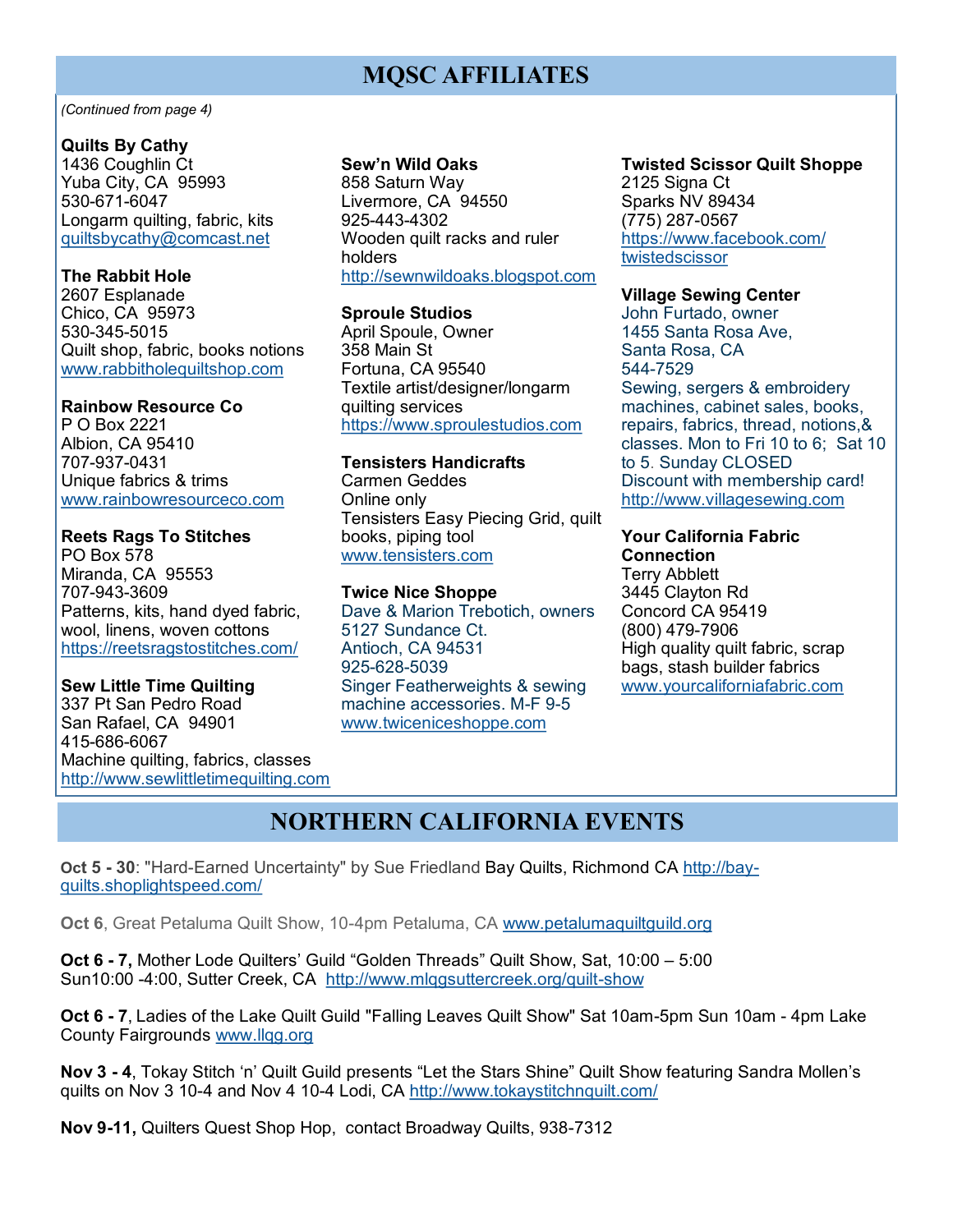### **MQSC BOARD MEETING MINUTES—September 17. 2018**

Attendees: Deana Abramowitz, Carole Behlke, Shirley Black, Karen Bolan, Helaine Campbell, Cindy Chadwick, Saraj Cory, Cyndi Cunningham, Karen Derrick, Robin Dieter, Norma Jean Edwards, Kay Hawkins, Alys Hay, Pat Kearns, Marilyn Lira, Karen Mansergh, Katina Repp, Gina Stateler-Calhoun, Joanne Thomas, Kathy Vedder, Marci VonFeldt, Sarah Whiton.

President Karen Mansergh called the meeting to order at 6:42 pm and thanked everyone for her beautiful quilt.

#### **Calendar:**

Program Chair and Vice President will contact Vets Building for contract.

Programs: October 17 program meeting will be nonsewing, members will cut out recovery bags. We have only the business meeting in November on the  $7<sup>th</sup>$ . December 5 is the Holiday Pot Luck. January's program is the Round Robin. February's workshop is scheduled for the  $23<sup>rd</sup>$  which is the weekend of the guild retreat. March workshop is Linda Wagner, scheduled for same date as Tri Guild Luncheon. Cyndi will try to reschedule her for another date if possible. April is the Fabric Sale and Basic Skills class. May will be a sew night, in preparation for the show. June program is DJ Berger's trunk show. July is Becky McDaniels, August there is no program meeting. We do not yet have a Program Chair for 2019- 2020, so Cyndi will schedule for the next few programs in order to insure speakers.

Board Meetings: November 5, January 7, March 4, May 6, July 1.

**Communications:** We still need a newsletter editor. Some members are not receiving eblasts. They need to check their spam folders, and make sure their email addresses are correct. Joanne Thomas should be receiving all new member email addresses. Roster will be passed around at next business meeting for members to correct if necessary. Name tags should be in each new member binder.

**Fire Support:** We still need someone for the position of Fire Support Storage Coordinator. Everything is set up for an easy take-over. We could use about 45 more quilts. We have been giving pillow cases to fire survivors. Marilyn Lira read a letter from a survivor of

the Carr fire who had received a recovery bag from us.

**Activities:** Carol Behlke will be County Fair liaison. Village Sewing Store will be moving in October to a new location on Lewis Road. Marilyn Lira has enough supplies to fill 120 recovery bags. The bags will be cut out at the October 17 meeting.

**Budget:** Guest fee at program meetings with speakers will now be \$5.00. For storage, we will now have a small storage space for all quilt show-related things, and a larger storage space for everything else. It would be nice to have a map of where things are located. Budgeting for quilting of survivor quilts should be taken out of 'savings.'

**Fundraising:** 2020 Opportunity Quilt will be coordinated and designed by Sara Whiton and Cynthia Bessonen, a snail's trails with stars design. Karen Mansergh, Pat Kearns and Jan Nilsen met with the winner of the 2018 Opportunity Quilt. In December, Karen Mansergh will be taking the quilt donated by a Chico guild quilter for raffling. The opportunity quilt made \$4,349. We have some donated table runners and patterns that can be sold at a silent auction at the Spring fabric sale.

**Publicity:** Need for coordinators. One head of crew is needed. Susan Peretti-Keith has volunteered to do data entry. Marie Savano has also volunteered. Gina S-C and Saraj Cory will do the postcards. We have the raffle tickets already.

**Quilt Show:** First meeting for the 2019 Quilt Show is Wednesday, September 26 at Siraj's home at 6:30. Research needs to be done by the quilt show committee to decide on whether to hold the quilt show on alternating years. The beautiful 2018/2019 Opportunity quilt, "Enchanted Garden", was revealed.

Meeting was adjourned at 8:15 pm.

Respectfully submitted by

Deana Abramowitz,

**Secretary**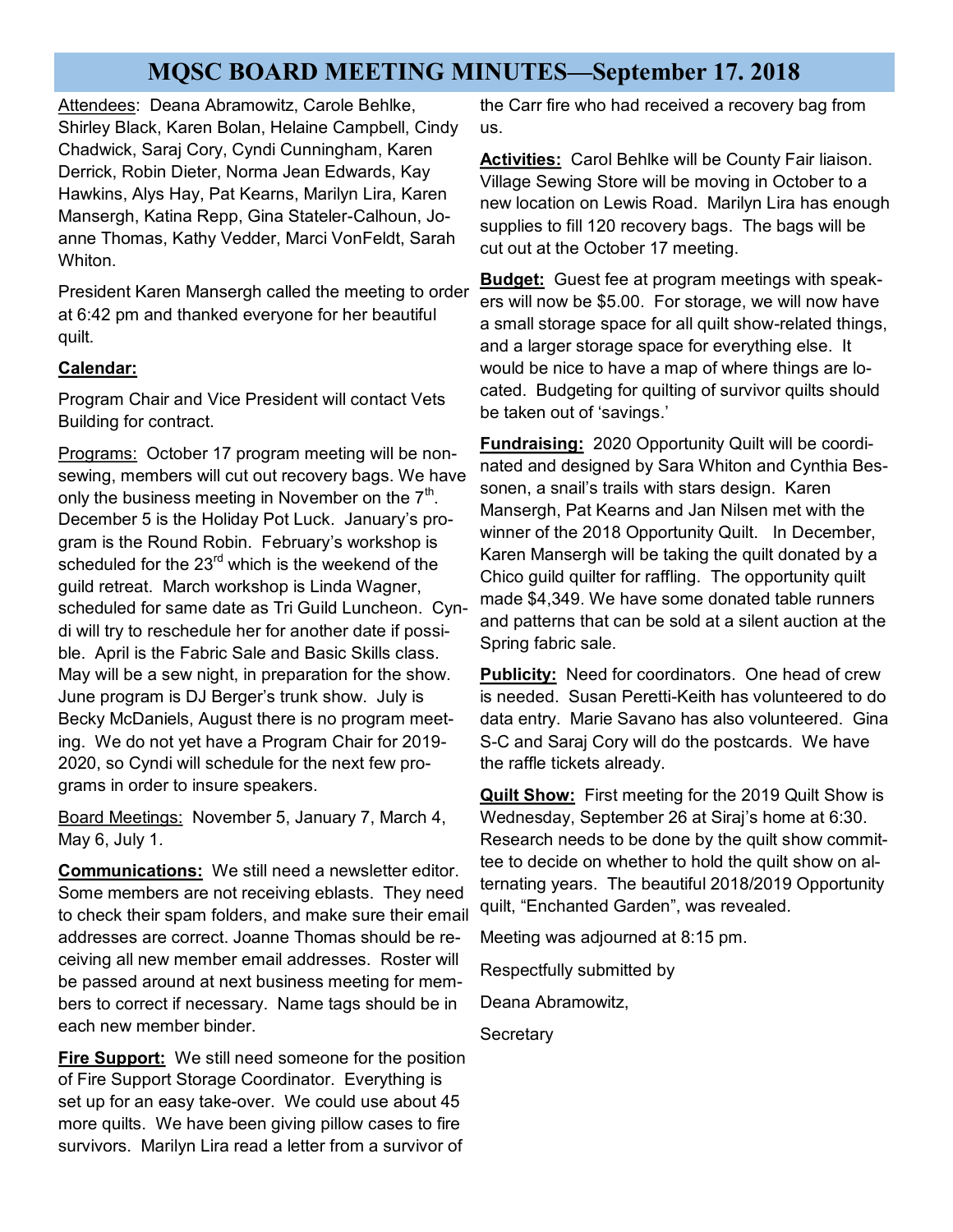#### **2018-2019 MQSC OFFICERS & VOLUNTEERS**

| ŋ<br>c |
|--------|
|--------|

Board Committee Chairs

**Board Committee Chairs** 

**Newsletter Editor**

**Programs 2019-2020**

Coordinators & Assistants

Coordinators & Assistants

**NCQC Representative** Cyndi Cunningham 849-6690 **Opportunity Quilt 2019** Saraj Cory 888-3906 [saraj@sonic.net](mailto:saraj@sonic.net) **Opportunity Quilt 2020** D.J. Berger 364-9599 [djberger@sonic.net](mailto:djberger@sonic.net) **Opportunity Quilt Marketing** Gina Stateler-Calhoun 576-1282 [ginasquilt@hotmail.com](mailto:ginasquilt@hotmail.com) **Public Relations**

**Sonoma County Fair** Carole Behlke 440-773-5221

**Secretary** Miriam Marlin 477-7567 [miriam@marlinfamily.net](mailto:miriam@marlinfamily.net) **Treasurer** Sarah Whitton **843-4987** [whiton60@yahoo.com](mailto:whiton60@yahoo.com) **Activity Relations** Norma Jean Edwards 664-9389 n/a **Community Relations** Marilyn Lira 823-0344 [mlira4350@comcast.net](mailto:mlira4350@comcast.net) Donna Poe 542-8732 [poe@sonic.net](mailto:poe@sonic.net) **Hospitality** Nancy Robinson 206-1955 [nancyrobinson52@gmail.com](mailto:nancyrobinson52@gmail.com) **Librarian** Diane Dickinson 523-3765 [ddickins@sonic.net](mailto:ddickins@sonic.net) Mary Papsco 836-0421 [marypapsco@att.net](mailto:marypapsco@att.net) Kerry Mertle 537-0358 [kerrymertle@yahoo.com](mailto:kerrymertle@yahoo.com) **Membership Deana Abramowitz** 528-3435 [buddha67@sonic.net](mailto:buddha67@sonic.net) Kathy Vedder 687-5279 kathy vedder@comcast.net **Programs Cyndi Cunningham** 849-6690 [cinsue25@gmail.com](mailto:cinsue25@gmail.com) Susan Peretti-Keith 494-3649 [speretti@sbcglobal.net](mailto:speretti@sbcglobal.net) **Quilt Show Chair** Saraj Cory 888-3906 [saraj@sonic.net](mailto:saraj@sonic.net) **Basic Skills Alys Hay 19th COV** 837-5946 [ahayesq@aol.com](mailto:ahayesq@aol.com) Karen Lavender 584-5053 [kcbklyn@pacbell.net](mailto:kcbklyn@pacbell.net) Patti Bassignani 823-8108 [tpbass2@comcast.net](mailto:tpbass2@comcast.net) **Block of the Month** Carole Behlke 440-773-5221 [cbehlke@comcast.net](mailto:cbehlke@comcast.net) Heidi Anderson 829-2358 [hander05@comcast.net](mailto:hander05@comcast.net) Cat & Dog Cuddles Julie Neff 620-0512 *ihneff@gmail.com* Janske Silva 566-8997 [sunflowerpaws@gmail.com](mailto:sunflowerpaws@gmail.com) **Cloverdale Fair** Audrey Giroux 528-0243 [xuorig@sbcglobal.net](mailto:xuorig@sbcglobal.net) **Email Blast** Joanne Thomas 528-3559 [MQSCemailblast@gmail.com](mailto:MQSCemailblast@gmail.com) **Fat Quarter Exchange** Donna Cambra 894-7575 [drcambra@comcast.net](mailto:drcambra@comcast.net) Cecile Clabaugh 669-0112 cecile-[a@comcast.net](mailto:cecile-a@comcast.net) **Fire Support** Alys Hay 837-5946 [ahayesq@aol.com](mailto:ahayesq@aol.com) **Jeanne Nelson 539-5216** jeanne 5017@sonic.net Margaret Garretson 217-1974 [mgarre2189@aol.com](mailto:mgarre2189@aol.com) Historian **Historian** Deb Gomes 849-0047 [debgomes@sbcglobal.net](mailto:debgomes@sbcglobal.net)

**Holiday Potluck** Karin Beam 524-1900 [beam@smlaw.com](mailto:beam@smlaw.com) **Holiday Raffle** The Dena Harding **823-2143** gdharding **@comcast.net**<br> **Medallions** Trina Jahnsen 865-0454 tirriver@vahoo.com Trina Jahnsen 865-0454 tirriver@yahoo.com Helaine Campbell 823-3580 [helaine@sonic.net](mailto:helaine@sonic.net)<br>
Cyndi Cunningham 849-6690 cinsue25@gmail.com

**President** Karen Mansergh **827-3438** [kemansergh@comcast.net](mailto:kemansergh@comcast.net) **Vice President Karen Derrick 477-6072** [kmd707@gmail.com](mailto:kmd707@gmail.com)

576-1282 gina squilt@hotmail.com

**Quilt Show Entries** Trina Jahnsen **865-0454** tirriver@yahoo.com **Raffle, Monthly** Fran Morell 484-4085 [frannie.morell@gmail.com](mailto:frannie.morell@gmail.com) Ellen Fox 528-9032 [ecfox@sonic.net](mailto:ecfox@sonic.net) **Round Robin** Kay Hawkins **829-5619** [hawkinseabass@comcast.net](mailto:hawkinseabass@comcast.net) **Show & Tell Pam Brown** 708-1981 [pambrown2014@comcast.net](mailto:pambrown2014@comcast.net)<br> **Sonoma County Fair** Carole Behlke 440-773-5221 cbehlke@comcast.net **Spring Fundraiser Lline Woodall** 843-7767 [lline413@yahoo.com](mailto:lline413@yahoo.com) Deb Gomes 849-0047 [debgomes@sbcglobal.net](mailto:debgomes@sbcglobal.net) **Star Quilter Star Quilter Star Quilter Community** Judy Pudoff **857-3101** *udypudoff@gmail.com* **Sunshine** Shirley Black 539-4277 [sblack0616@comcast.net](mailto:sblack0616@comcast.net) **Webmaster Karen Derrick 477-6072** [kmd707@gmail.com](mailto:kmd707@gmail.com)

**Above names, phone #s & email addresses are for MQSC communications only, & may not be used for any solicitation or business purposes.**